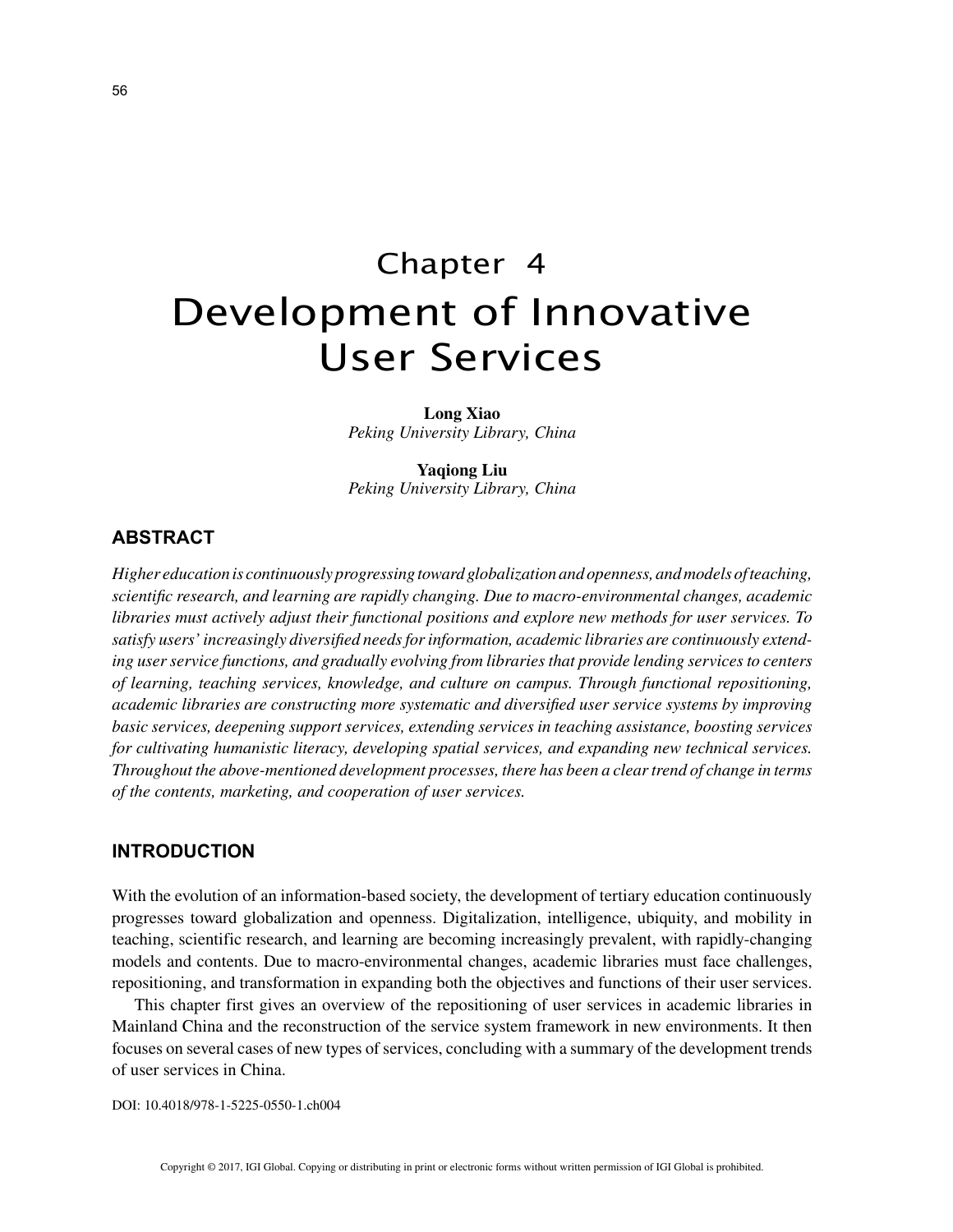# **REPOSITIONING OF USER SERVICE FUNCTIONS**

As we enter the digital era, information resources and services are becoming increasingly ubiquitous, which challenges the role of academic libraries as a traditional information center. To satisfy users' increasingly diversified needs for information, academic libraries are continuously extending user service functions, and gradually transitioning and repositioning from libraries that provide lending services for books and periodicals to being centers of learning, teaching services, knowledge, and culture on campus.

# **Learning Center**

Along with the changes in higher education models, e-learning, blended learning, and collaborative learning are gradually on the rise. To adapt to this trend, academic libraries are integrating information resources, digital technologies, modern equipment, and multimedia services in order to create a functionally-powerful, one-stop learning center. Through these new services, academic libraries support group learning, as well as collaborative and personalized learning, with abundant resources, improved facilities, and powerful technical equipment and support.

# **Teaching Service Center**

Traditionally, formal instruction at colleges and universities was solely performed by teachers, while libraries only played the role of passive literature providers. However, with the increasing need to cultivate innovative talent in higher education, academic libraries are gradually becoming part of the primary education process, and are providing increased support services for instruction.

On the one hand, libraries directly participate in the teaching process and the undertaking of pedagogical tasks, which includes opening elective courses related to topics such as information literacy and learning literacy. Libraries also provide information literacy training embedded in professional courses and information push services that support professional courses. Models of teaching include classroom teaching, open remote video seminars, massive open online courses (MOOCs), and more.

On the other hand, libraries provide instructors and students with powerful support services, such as reading rooms specifically for course reserves and service platforms for electronic course reserves, in order to facilitate access to reference materials. These services may also include providing teachers with courseware production services for their classroom teaching, flipped classroom teaching, and more.

# **Knowledge Center**

Libraries fully fulfill their traditional functions through knowledge organization and knowledge services. Information resource construction has been implemented based on the disciplines of individual colleges or universities, and libraries establish knowledge systems with comprehensive collections according to the demands of the relevant academic disciplines of the colleges or universities. By collecting, preserving, and disseminating knowledge for the various disciplines, libraries are able to meet the demands of teaching and scientific research with regards to information resources. In addition, libraries provide teachers and students with powerful support for their scientific research and innovations by offering services such as research project consultation, sci-tech novelty search, citation retrieval for research